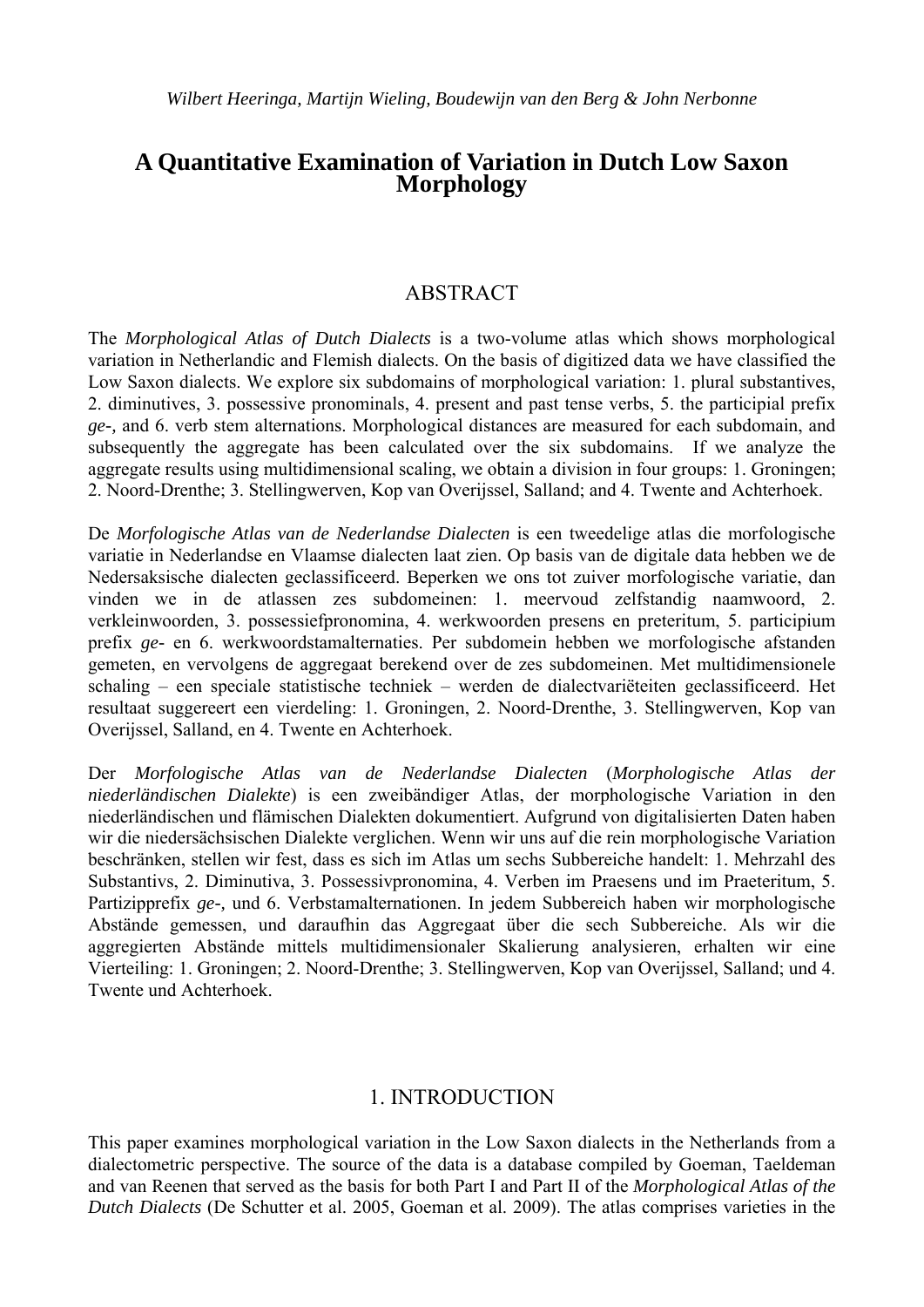Netherlands and the northern part of Belgium. In honor of Prof. Hermann Niebaum's decades-long work on Low Saxon dialectology (see Niebaum 2002), we restrict our attention to the Low Saxon sites, i.e. the varieties in the northeastern part of the Netherlands. Focusing on this area gives us the opportunity to present a more detailed analysis.

 There are several reasons motivating this study. First, there is intrinsic interest in detecting the patterns of variation within any well-established dialect area such as Low Saxon. Second, morphological variation is variation within linguistic structure, and so presumably constrained to vary much less freely than e.g. lexical realizations. The fact that historical linguists often regard shared morphological innovation as the strongest evidence of relatedness reflects the stronger constraints under which morphology operates.<sup>[1](#page-1-0)</sup> Third, while there have been a number of quantitative studies on phonetic and phonological variation, lexical variation and even syntactic variation, we believe it to be the first dialectometric study focusing exclusively on morphological variation, thus filling a gap and enabling subsequent studies on the systematic relations about the various linguistic levels. Fourth, the quantitative analysis of morphological variation implies dealing with two challenges of analysing variation in structure that are more easily avoided when studying the other linguistic levels. While for the most part dialectometric studies have accepted a fixed inventory of dialect atlas questions as the set of statistical variables on which to base analyses, one is quickly confronted with genuinely structural differences when studying morphology.

 Since our aim in the present paper is to focus on morphology, we excluded data from consideration that might be regarded as phonological on the one hand or as syntactic on the other. On phonological grounds we excluded from consideration e.g. the different realizations of  $\leq en$  in verbal morphology, reasoning that the differences between [9],  $[n]$ ,  $[m]$  and  $[n]$  occur with regularity not only in verbal inflection, but also in nominal and adjectival plural inflection, and even in morphologically atomic words such as *Leiden* or *Drachten*. We emphasize that we do not claim that the process is *always* phonological in the sense of never having morphological or other nonphonological conditioning, only that there is reason not to attribute the variation to allomorphy, so we cautiously do not. Spencer (1991:6) notes that many linguists don't count "phonologically conditioned allomorphy as 'real' allomorphy."

 On the syntactic side, we have excluded less material. In particular, we do process syntactically conditioned allomorphy as genuine morphology, e.g. the inflection shown in gender agreement. In one case (Section 2.4) we avoid including the second-person singular -st in the analysis, noting that it correlates with the choice of second-person pronoun *du* (vs. *jij*), but we agree that the form of the second-person singular inflectional ending belongs to morphology. In general we tried to ask whether a phenomenon concerned the form of a word (morphology) rather than how words combine to form phrases and sentences (syntax).

 Finally, we note that morphological variation exposes structural questions rather quickly. While some variation involves only variation in the choice of allomorphic realizations, e.g. the question whether the plural is realized via /-en/ or /-eren/, structural differences such as the existence of a distinction between two infinitives such as exist in Frisian, appear to be of a different nature. We propose approaching such questions by introducing a variable that represents the existence of the structural distinction. In the case of Frisian the variable *two-infinitives* would be positive, and for most other language varieties spoken in the Netherlands, the variable would be negative. We propose the same sort of treatment for what might seem like a different case, that of distinctions we might regard as EXTRA-PARADIGMATIC. For example, standard Dutch has two second-person singular verb forms, one for the case when the subject precedes the verb, as in *jij wilt* 'you want …', and another for when the subject follows, as in *wil jij* 'do you want …' We suggest treating

<span id="page-1-0"></span> $\overline{1}$ 1 Campbell (2003:26) cites Meillet's (1925) emphasis on morphology as "standard practice." Meillet (1925) wrote: "What conclusively establishes the continuity between one common language and a later language are the particular processes of expressions of morphology" (p.39)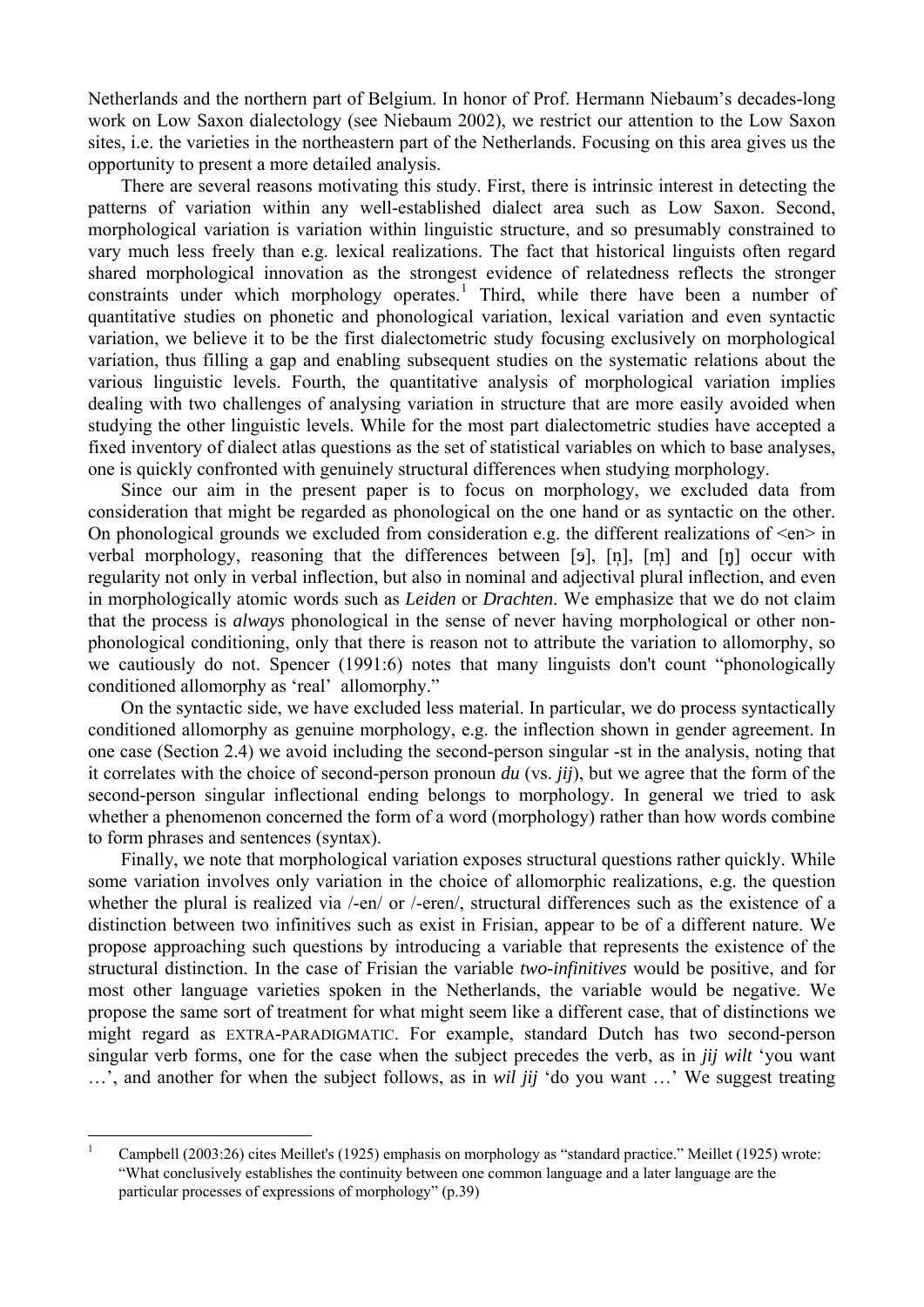this, too, as a simple Boolean variable, true where the distinction exists (as in standard Dutch), and false otherwise (e.g. in English).

 The treatment suggested assumes, of course, that the data source was constructed in a way that allows the quantitative analyst to anticipate the question. If the data source does not make this sort of issue obvious, it is probably impossible to expect the analyst to bring it to the fore.

 We present the data used in the study in Section 2 below, and present the range of sites studied in Section 3. The methods used in the quantitative analysis are the subject of Section 4, and the results the subject of Section 5. We conclude with a discussion in Section 6.

## 2. DATA

The Goeman-Taeldeman-Van Reenen-Project (GTRP; Goeman & Taeldeman 1996) is the first large-scale collection of Dutch dialect data since Blancquaert & Peé's *Reeks Nederlands(ch)e Dialectatlassen* (RND; 1925 – 1982). The GTRP consists of digital transcriptions for 613 Dutch and Frisian dialect varieties, 424 varieties in the Netherlands, 179 varieties in Belgium and 10 varieties in France. For each variety 1876 items were collected and transcribed according to the International Phonetic Alphabet. The items consist of separate words and phrases, including pronominals, adjectives and nouns. A more specific overview of the items is given in Taeldeman and Verleyen (1999). The data was collected over a relatively brief time interval (16 years, 1979 – 1995), which means that it should contain relatively little variation due to diachronic change. The GTRP was compiled with a view to documenting both phonological and morphological variation (De Schutter et al. 2005). Wieling et al. (2007) provide an aggregate analysis of the pronunciation variation in this collection.

 On the basis of the GTRP data a two-volume morphological dialect atlas has been compiled. Both a Dutch and an English version has been published. The Dutch version is called the *De morfologische atlas van de Nederlandse Dialecten* (MAND) and the English version has been published as *The Morphological Atlas of Dutch Dialects*. Volume I includes three subjects: plural formation of nouns, the formation of diminutives and the gender of nouns, adjectives and possessive pronouns (De Schutter et al. 2005). Volume II deals with the following subjects: the degrees of adjectival comparison, the possessive pronouns, the subject and object personal pronouns, the inflectional endings of the present and past tenses of strong and weak verbs, the participial prefix, and the stem forms of strong verbs (Goeman et al. 2009).

 In this paper we analyze Low Saxon varieties on the basis of their morphological features. We use data from the two volumes of the MAND, which is available at the Meertens Institute digitally. Although the MAND is basically a morphological atlas, not all of the maps show purely morphological variation. We regard morphology as the study of different word forms derived from the stem of the same lexeme and determined by inflectional or derivational rules. The morphological rules may be applied to verbs, nouns, pronouns and adjectives in order to indicate features such as person, number (singular vs. plural), gender and case (subject, object). In our analyses we want to exclude the effect of phonological allomorphy, i.e. different realizations of the same morphological base form resulting from phonological constraints. In Section 1 we gave an example, viz. the different realizations of  $\leq$ en $\geq$  in verbal morphology and in nominal and adjectival plural inflection. In order to exclude phonologically conditioned allomorphy, we exclude some chapters and parts of the atlas from the present study. Besides, we partly recoded the data of the chapters we considered, which is extensively described in Sections 2.1 to 2.6.

 In chapter 1 and 2 of volume I and chapter 4 of volume II we excluded the tone alternation features found in plural substantives and diminutives respectively. The maps are restricted to the Limburg area which comprises both the Belgian and the Dutch province. We exclude chapter 3 of volume I which deals with gender variation. In the introduction to these chapters the authors write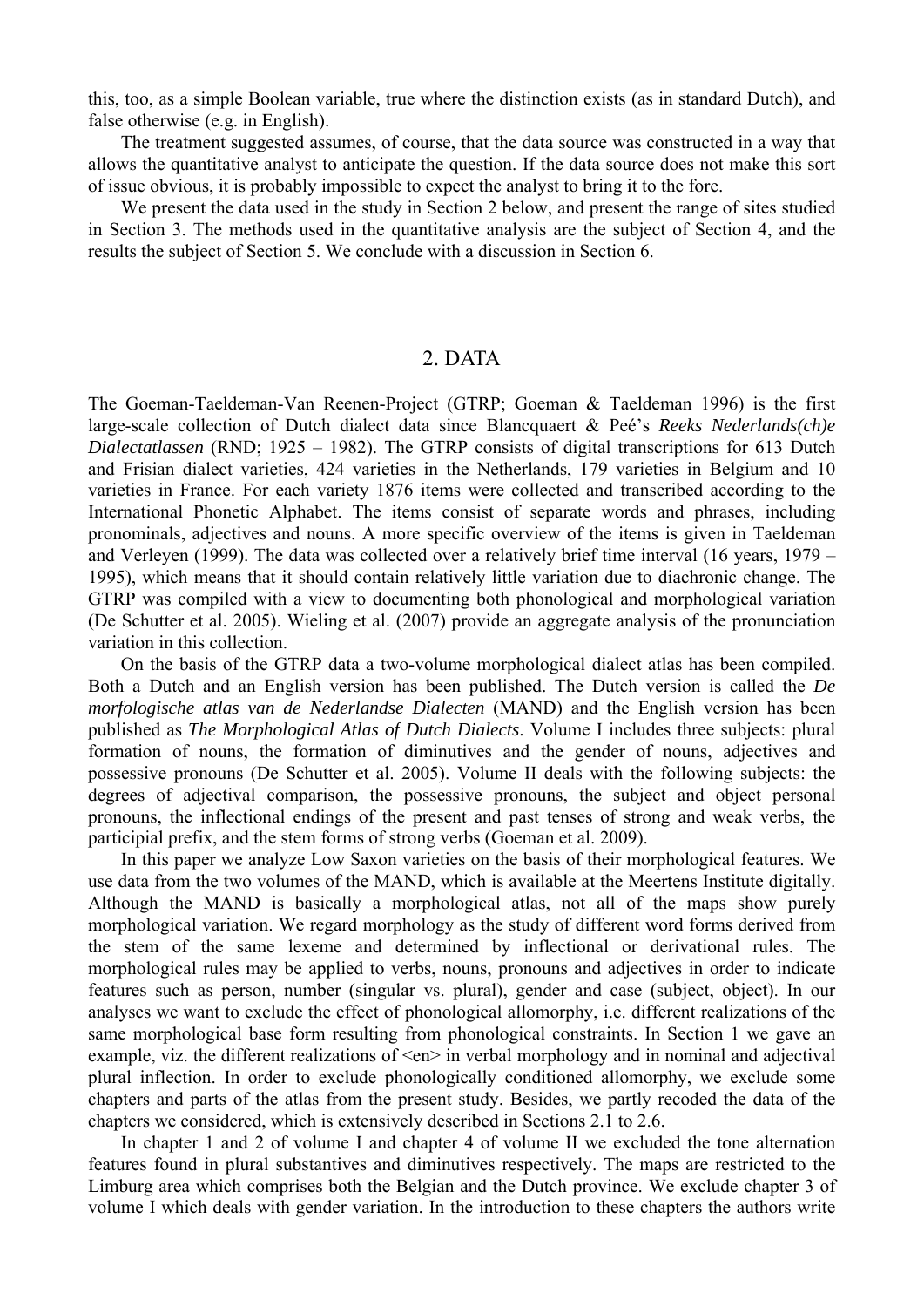that gender of a noun is a lexical property, and we agree. The morphological endings of determiners, demonstrative pronouns and adjectives are influenced by different phonological processes like word final <n>-deletion and word final schwa apocope. We also exclude chapter 1 of volume II, which deals with stem vowel alternation, tone alternation realizations of suffixes and the pronunciation of a final schwa in comparative and superlative forms. Although these phenomena may be partly morphological, phonetics and morphology are so entangled that we decided not to include the data of this chapter. Finally we omit chapter 3 of volume II, which shows the distribution of the pronunciations of subject pronouns and object pronouns, judging that the maps actually show lexical and phonetic variation.

 Table 1 shows the feature domains which are processed in our analyses. Each of them is discussed below.

| <b>Feature Domains</b>              | <b>MAND</b><br>volume | <b>MAND</b><br>chapter | Number<br>of<br>maps     | Actual<br>number<br>of maps |
|-------------------------------------|-----------------------|------------------------|--------------------------|-----------------------------|
|                                     |                       |                        | we used                  |                             |
| Plural substantives                 | I                     |                        | 43                       | $44 + 22$ tone alt          |
| Diminutives                         | I                     | $\overline{2}$         | 39                       | $40 + 4$ tone alt.          |
| Gender                              |                       | 3                      | $\overline{\phantom{0}}$ | $52 + 12$ tone alt.         |
| Comparatives, superlatives          | $\mathbf{I}$          |                        |                          | $18 + 6$ tone alt.          |
| Possessive pronouns                 | $\mathbf{I}$          | $\overline{2}$         | 11                       | 19                          |
| Subject pronouns, object pronouns   | $\mathbf{I}$          | 3                      |                          | 22                          |
| Verbs, present tense and past tense | $\mathbf{I}$          | 4                      | 24                       | $41 + 3$ tone alt.          |
| Participle prefix GE-               | $\mathbf{I}$          | 5                      | 4                        | $7 + 1$ 14th cen.           |
| Verb stem alternations, past tense  | $\mathbf{I}$          | 5                      | 16                       | 16                          |

*Tab. 1: Overview of the feature domains selected from the MAND.* 

In MAND I and in the greater part of MAND II symbol maps are used, where each symbol represents a (variant of a) morphological form. For each variety a symbol is printed in the map. In MAND II, however, isogloss maps and contour maps are given as well. Isogloss maps show parts of paradigms, while in countour maps morphological variation is shown by coloring the maps with different grey tones, where each grey tone represents the cohesion of the neighbourhood of a dialect location, or whether two forms are the same or not, or the combination of several variables, or frequencies of features. We restrict our analyses to the symbol maps.

 Three atlas maps display data which was collected on behalf of the *Syntactic Atlas of Dutch Dialects* (Dutch version: *Syntactische Atlas van de Nederlandse Dialecten*, SAND). Since SAND has a different and smaller set of dialect varieties, these maps are not included in our analyses.

### 2.1 PLURAL NOUNS

In the introduction of the MAND I the authors mention the distinction between final  $\leq e(n)$  and  $\leq s$ as the main current opposition of most dialects when it comes to marking plurality on nouns. Final  $\leq e(n)$  may be pronounced [ə], [ən] or [n]. For example the plural of *knecht* 'servant' may be ['knexx.tə], ['knex.tən], or ['knex.tn], roughly *knechte*, *knechten* or *knechtn*. (We shall be satisfied with the presentation via orthography for the rest of the paper. It should not lead to confusion.) Since the three pronunciations are derivations of the same base form with final  $\leq e(n)$ , we consider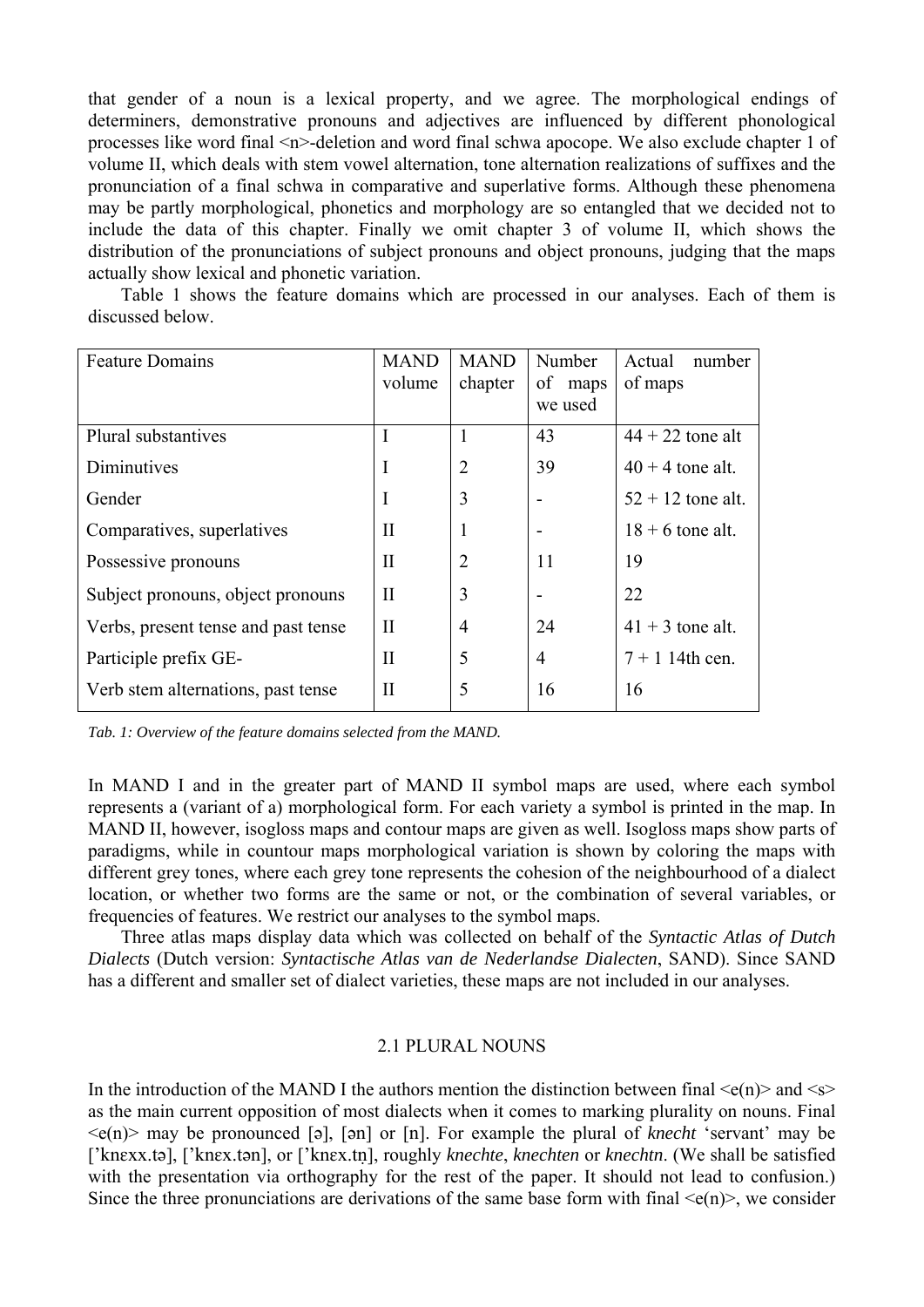them as phonetic variants of the same morphological base form. A further justification for regarding this variation as a matter of pronunciation is the fact that the verbal formative in  $\leq e(n)$  (inf., 1st and 3rd pl.) shows the same variation, which is to be expected if the variation concerns pronunciation. In most of the maps they are summarized as one morphological form, in some others they are not. In our analyses we will always process them as the same morphological form.

Besides  $\leq e(n)$  and  $\leq s$  we distinguish the  $\leq er$  ending and zero forms, i.e. forms without a suffix which result in singular-plural pairs that are the same. We also distinguish doubling marked forms such as <en+s> - for example singular *gans* 'goose' versus plural *ganzens* – and <er+en> for example singular *kind* 'child' versus plural *kinderen*.

 Substantives may also be pluralized by umlauting the vowel with or without a suffix. For example the plural of *schaap* 'sheep' may be *schapen* and *schaper* (suffix only), *schepen* (suffix and umlauting) and *scheep* (umlauting only). The authors of the atlas refer to umlauting as 'palatalization'.

#### 2.2 DIMINUTIVES

The diminutive is realized by a suffix, but in some dialect varieties the stem vowel is also affected. 33 maps show suffix variation. We distinguish three base forms:

1.  $\leq$ (e)k(j)e> or  $\leq$ (e)k(j)i>,

for example *manke*, *manneke*, *manneki*;

2.  $\langle$ (e)ch(j)e> or  $\langle$ (e)ch(j)i>,

for example *manneche*, *mannechi*, *mannechji*;

3.  $\langle e^{i\phi}(t)(i)e^{i\phi} \rangle$  or  $\langle e^{i\phi}(t)(i)i\rangle$ ,

for example *mantje*, *mantji*, *mannetje*, *mannetji*.

The examples are dialectal equivalents of Standard Dutch *mannetje* 'little man'.

The authors of the atlas do not distinguish whether suffixes end in  $\leq n$  or not in these maps. Only one map focuses on this final  $\leq n$ , but we did not include this map in our analyses, since the  $\langle e \rangle$ ,  $\langle en \rangle$  and  $\langle n \rangle$  are phonological allomorphs of  $\langle en \rangle$ . In cases of vowel alternation, the stem vowel may be palatalized and/or lengthened. This type of variation is shown in six maps. We included all of them.

#### 2.3 POSSESSIVE PRONOUNS

 *Possessive pronoun 3rd person plural – gender agreement*: in this map a distinction is made between agreement with possessor and agreement with nominal head. When there is gender agreement with the possessor, there is a difference between *hun hond* 'their dog' and *haar hond* 'her dog'. For example in the dialect of Kampen we find *hun hond* versus *heur hond*. In case of gender agreement with the nominal head, there is a difference between *hun hond* 'their dog' and *hun geit* 'their she-goat', since *hond* is masculine and *geit* is femine. For example in the dialect of Borne we find *hun knecht* (masculine) versus *hunne geit* (femine).

 *Possessive pronoun 1st person plural – inalienable possession*: the endings of *ons* 'our' in the pair *onze knecht* – *onze vader* 'our servant – our father' are shown in this map.

*Possessive pronoun 1st person singular, predicative – inflection: the paradigm of mijn*, mine' is shown. The atlas distinghuishes six classes: 1. zero, 2.  $\leq$ m/es/ent>, 3.  $\leq$ s/nt>, 4.  $\leq$ e>, 5.  $\leq$ se/nde> and 6. periphrastic realizations. We recoded 2, and 3, as one class, since we consider  $\le s$ .  $\le es$ .  $\leq n \to \leq n$  and  $\leq m$  as phonologically conditioned allomorphs of a single morpheme.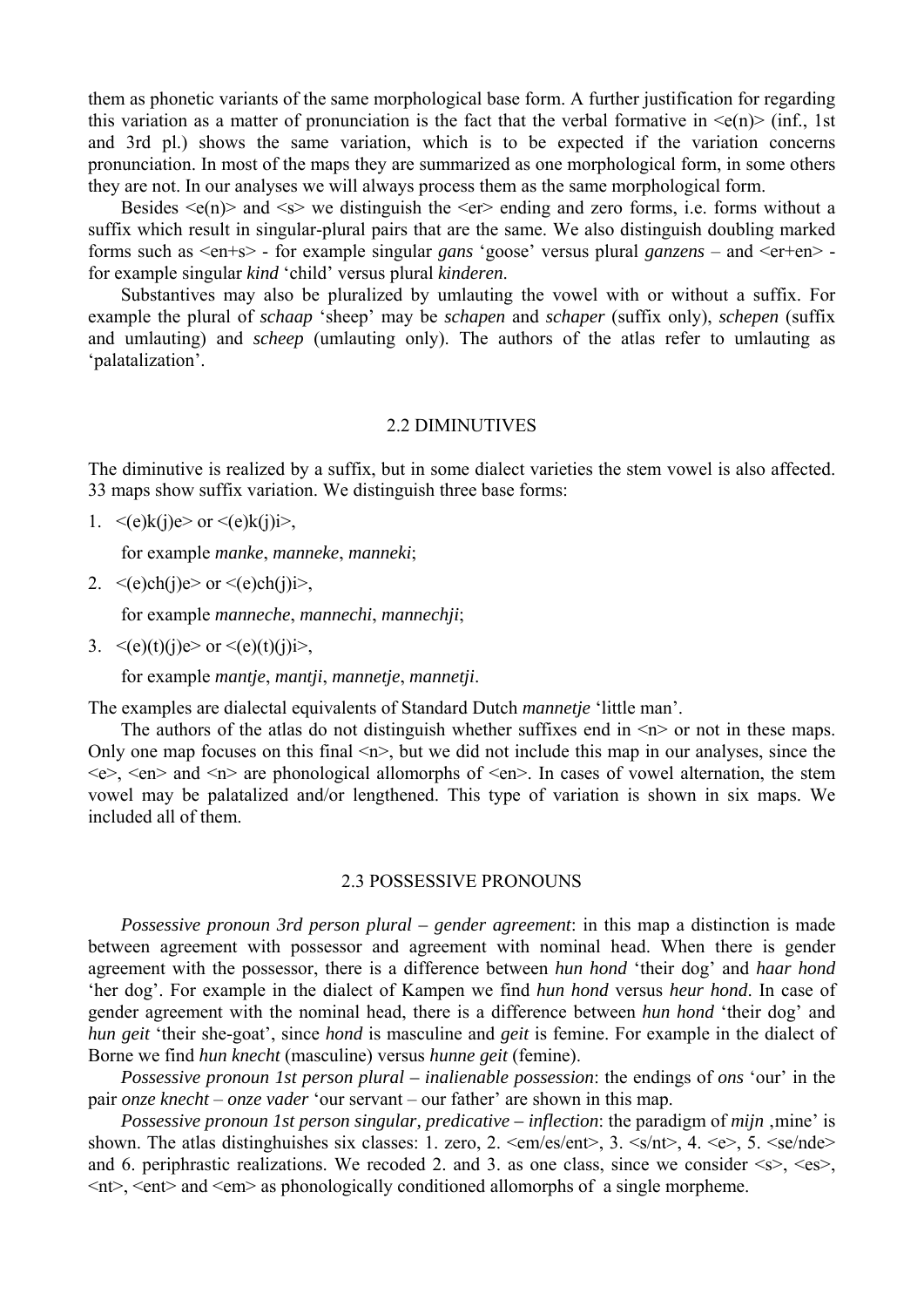*Possessive pronoun 1st person singular, predicative – inflection structure*: the endings of *mijn* 'mine' are shown, with and without the definite article.

 *Possessive pronoun 1st person singular, 1st person plural, 2nd person plural – number agreement*: three maps. We coded the classes in the same way as the atlas.

 *Possive pronoun 1st person singular, 1st person plural, 2nd person plural – gender agreement for inalienable possession*: three maps. We adopted the distinctions drawn in the atlas.

 *Possessive pronoun 1st person plural – gender agreeement without alienable possession*. We processed the classes as distinguished in the atlas.

### 2.4 VERBS PRESENT TENSE AND PAST TENSE

We excluded maps concerning the 2nd person singular. Mainly in Frisian and Groningen varieties the second person singular subject pronoun is (a variant of) *du*, while most other dialects have (a variant of) *jij* or *gij*. Both the present and the past tense of verbs in construction with *du* have the ending *st*. This ending will never occur in verbs combining with *jij* or with other 2nd person singular pronouns. Since these verbal affixes are lexically and syntactically predictable, the maps with forms in the 2nd person singular are not considered in our analyse (cf. our remarks in Section 1). The map concerning present stem vowel alternations in the third person singular is also excluded, since morphology and phonology are mixed in this map.

 In most maps we included, many classes are distinguished by the authors of the atlas, which are partly phonetic and partly morphological. We reduced the classes to a smaller number of purely morphological classes. We illustrate this with the verb *leven* to 'live'. We distinguish four classes:

- 1. leefen, leeven, leefe, leeve, leefn, leevn, leev
- 2. leef
- 3. leefet, leevet, leevt
- 4. leeft

The suffix of the forms in the first class contains a schwa and/or a nasal or the final fricative is voiced. The final voiced fricative is a unique morphological suffix type, found in dialect areas as diverse as North-Holland and Twente (Goeman 2006). In the second class there is no ending. The third and fourth class have a final t, but in the third class the t is preceded by 'something voiced', i.e. a voiced fricative and/or a schwa.

#### 2.5 PARTICIPLE PREFIX GE-

The atlas includes four maps which show morphological variation in the prefix. The authors of the atlas write in the introduction of chapter 5 (MAND II) that they distinguish three main groups: /CV/, /V/ and zero. Following the authors we distinguish three classes of prefixes:

- 1.  $\leq$ ge->,  $\leq$ he->,  $\leq$ je>
- 2.  $\langle e \rangle, \langle e \rangle, \langle x \rangle$
- 3. <no prefix>

 In case of the first map, which shows the variation of the prefix of *gedanst* 'danced', these three classes are sufficient. But for the second map, which shows the variation of the prefix *gegeten* 'eaten' repetition of the prefix (consonant) may occur. Therefore three extra classes need to be added, since the base form has an initial vowel:

4. <geg->, <heh->, <jej->, <geh->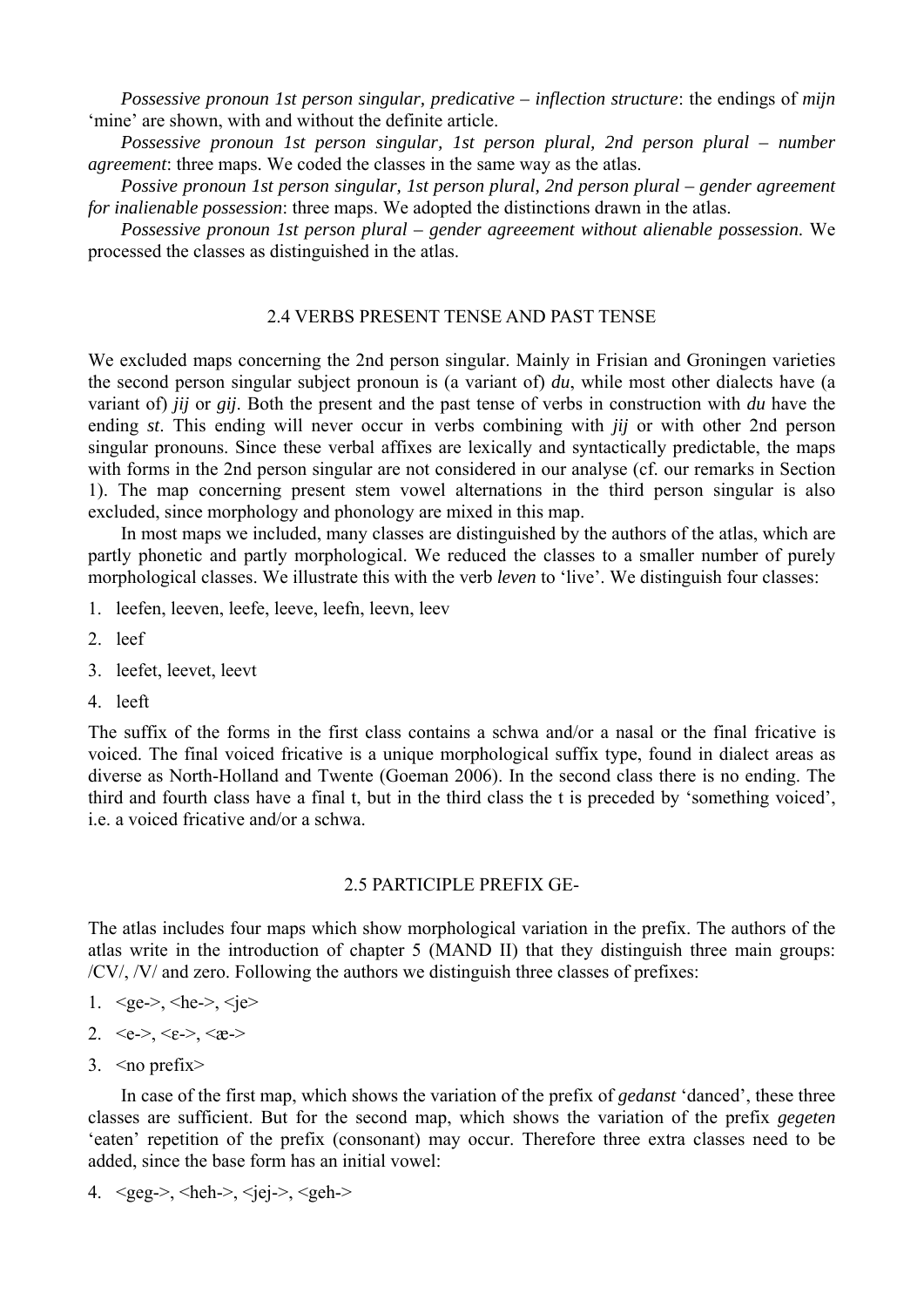- 5.  $<$ eg->,  $<$ eh->
- 6.  $\langle 9 \rangle$ ,  $\langle 1 \rangle$ ,  $\langle 1 \rangle$

 The sixth class is also found in the third map *geholpen* 'helped'. A special case is the fourth map *geloven* 'believed' which has stem 'geloof'. We find *gegloofd*, *egloofd* and *gloofd*, but also *eloofd* and *loofd*. In the two latter cases the stem is affected. We distinghuish all five variants.

### 2.6 VERB STEM ALTERNATIONS

Fourteen maps show verb stem alternations. For each verb the infinitive, the past tense singular and the past participle is given. The maps show how the forms are inflected across the 613 dialect varieties. We recoded each map with four variables:<sup>[2](#page-6-0)</sup>

- 1. past tense singular stem is weak/not weak
- 2. past tense singular affixes are strong/not strong
- 3. past participle stem is weak/not weak
- 4. past participle affixes are strong/not strong

 This coding system also allows us to express that a form is both weakly and strongly inflected. For example in some varieties the past tense singular of *helpen* 'to help' may be *heulpte*. The suffix *te* indicates weak inflection, and the vowel change *e*→*eu* represents strong inflection.

 In one map, concerning the verb *lopen* 'to walk', the inflections of the past tense singular are given only.

 In addition to the fourteen maps just mentioned, two other maps are included in the atlas. The first one shows morphological variation of the past tense singular and the past tense plural of the verb *komen* 'to come'. The second one shows variation in the past tense of the verbs *leggen* 'to lay' (weak verb) and *liggen* 'to lie' (strong verb). Especially in Hollandish and Utrecht varieties the two verbs tend to merge.

## 3. THE LOWER SAXONY AREA

The complete GTRP includes 613 Dutch and Frisian dialect varieties. To identify the Lower Saxony dialectal varieties in the Netherlands, we looked at an earlier analysis of the GTRP (Wieling et al. 2007). Based on the dialectal borders obtained in the earlier analysis, we identified all the following sites to be in the Lower Saxony dialect area: all those in Groningen, Drenthe and Overijssel; the Frisian towns Burum (near the border of Groningen), Nijeholtpade, Noordwolde, Scherpenzeel and Wolvega (located in the western part of the Stellingwerven area, bordering to Drenthe and Overijssel); Urk in the province of Flevoland (generally considered to be in the Lower Franconian dialect area), and the sites in the province of Gelderland north of and thus excluding the line through the places Hierden, Loenen, Dieren, Doetinchem and Silvolde. We did not include Hellendoorn and Nijverdal because there was no information recorded on several morphological classes (i.e. the participle prefix <ge->, present and past tense verbs and verb stem alternations).

<span id="page-6-0"></span> $\frac{1}{2}$  Our coding is based on the legend and the classes as presented in the atlas. However, the generalized forms in the legend do not always exactly represent the underlying original data, affecting a handful of dialect locations in the Low Saxon area, mainly with participles of *varen* en *zoeken*, and with the past tense of *zoeken*. We do not expect this to influence the results significantly. With regard to the complexities of weak/strong designations of the particple, we refer to the article of Ton Goeman in this Festschrift.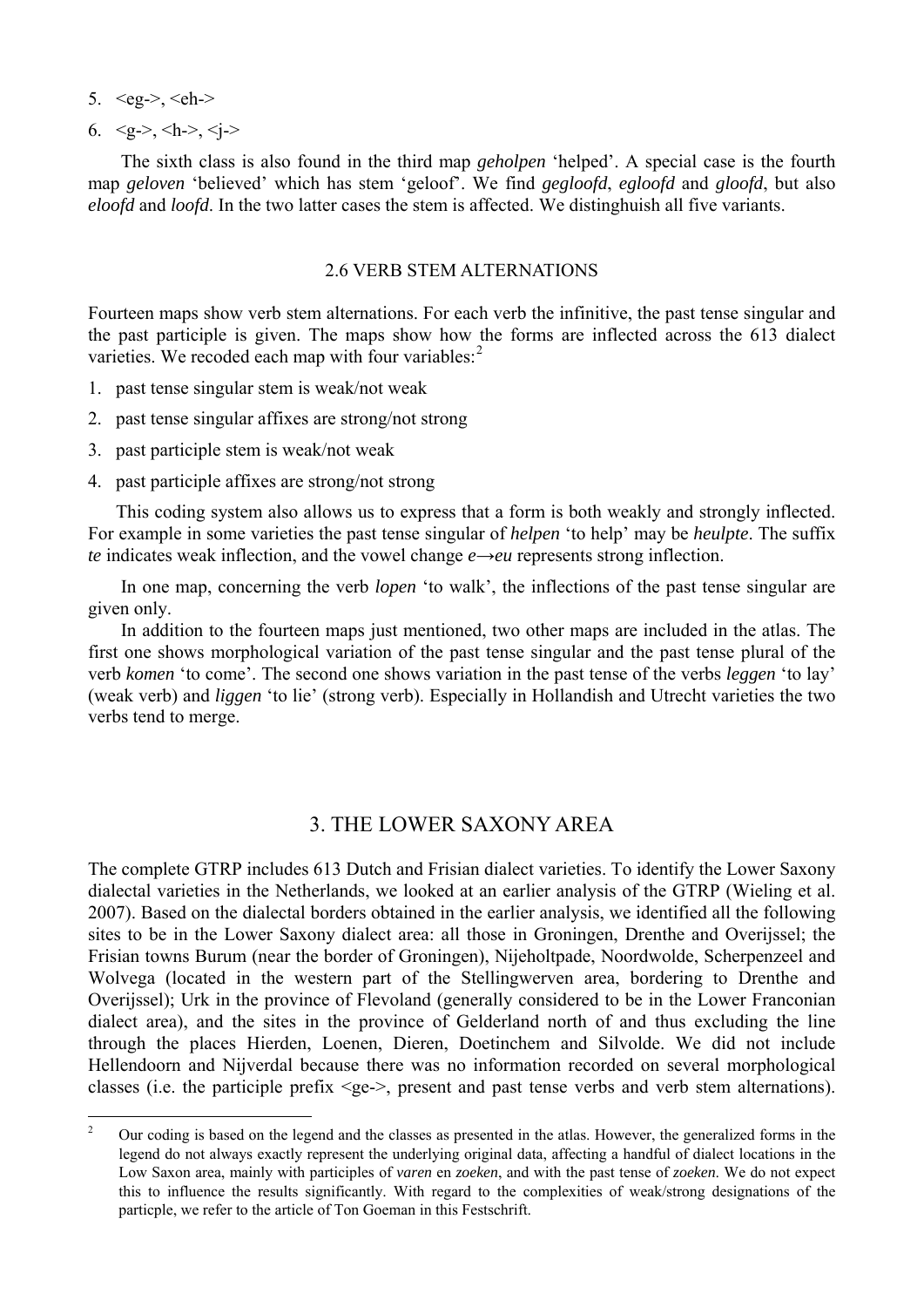The area is marked in Figure 1 and corresponds with the contiguous greenish area (with the exception of Urk) in Figure 6 of Wieling et al. (2007). All 130 sites in this area are listed in Table 2.

## 4. METHODS

#### 4.1 MORPHOLOGICAL DISTANCE

It is straightforward to obtain the morphological distance between two varieties for a single morphological feature. For every variety, each morphological feature is categorically coded with either 1, 2 or 4 categorical variables, as explained in the sections 2.1 to 2.6, where all of the features and their codings are discussed. The morphological distance between two varieties for a single feature is 1 if all categorical variables have a different value and 0 if all categorical variables have the same value. A distance between 0 and 1 is obtained when some variables are equal and some differ. Consequently, morphological features which consist only of a single variable distinguish distances 0 and 1, while morphological features consisting of two variables distinguish distances 0, 0.5 (one different variable divided by the total number of two variables) and 1 (two different variables divided by the total number of two variables). Finally, morphological features represented by four categorical variables distinguish distances 0, 0.25 (1 divided by 4), 0.5 (2 divided by 4), 0.75 (3 divided by 4) and 1 (4 divided by 4).

 Consider the following example with respect to the verb stems in the word 'chase' for the varieties Leermens, Aduard and Weidum:

| Variety  | Present infinitive | Past    | Present perfect |
|----------|--------------------|---------|-----------------|
| Leermens | 1agen              | joeg(e) | jaogd           |
| Aduard   | 1agen              | joeg    | gejaagd         |
| Weidum   | 1a01en             | 1age    | 1aoge           |

| Variety  | Weak stem past | Strong infl. | Weak stem   | Strong infl. |
|----------|----------------|--------------|-------------|--------------|
|          | (imp.)         | past (imp.)  | pres. perf. | pres. perf.  |
| Leermens | false          | true         | false       | false        |
| Aduard   | false          | true         | true        | false        |
| Weidum   | true           | false        | false       | true         |

We recode this as follows:

 The varieties Leermens and Aduard only differ in one category (i.e. weak in present perfect is false for Leermens, but not for Aduard) out of four and therefore the distance is set to 0.25. Similarly, the distance between Weidum and Leermens is 0.75, because they differ in three categories. Because Weidum and Aduard differ in all categories, their distance is 1.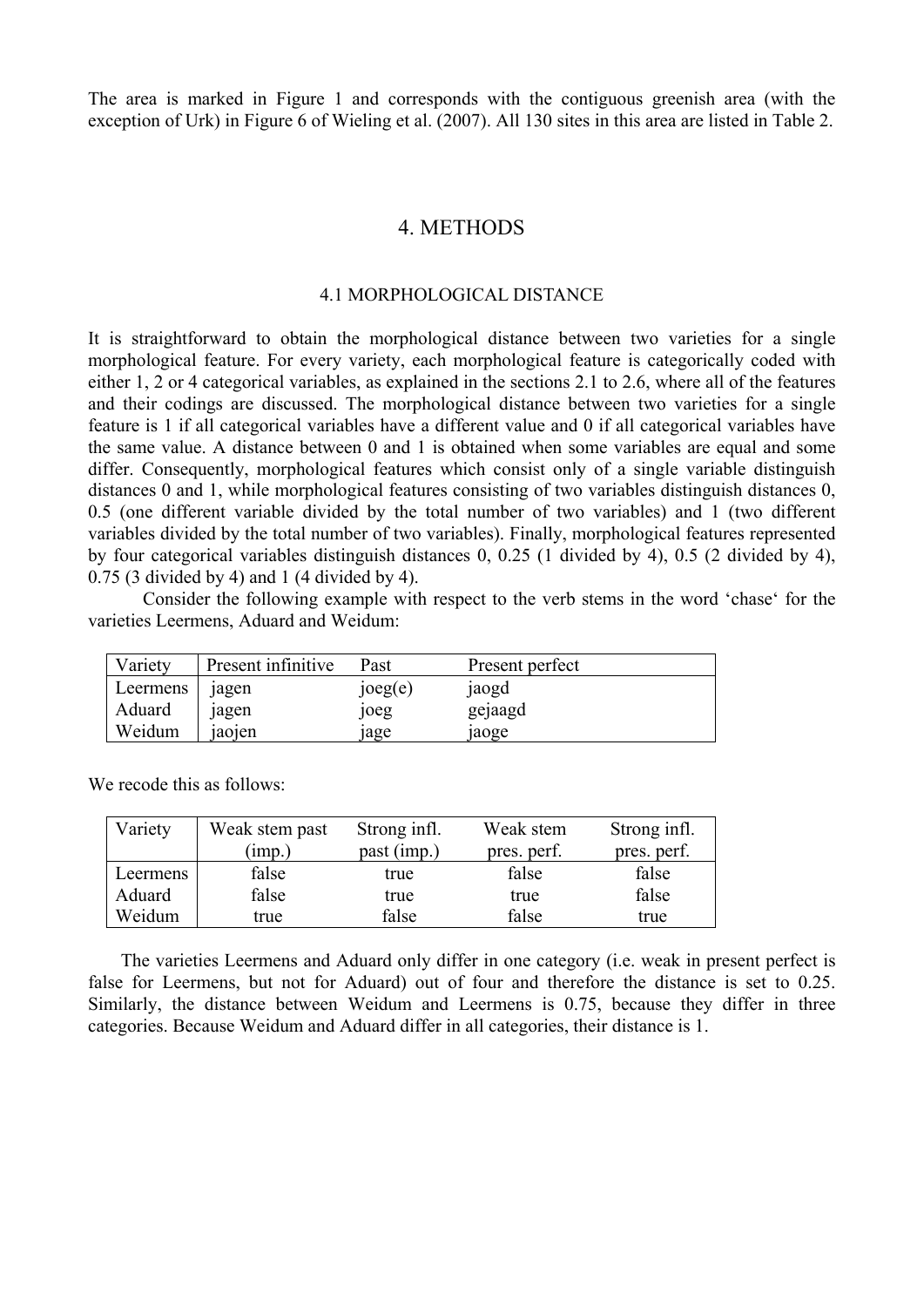

*Fig. 1: Lower Saxony dialect area in the Netherlands (in grey)*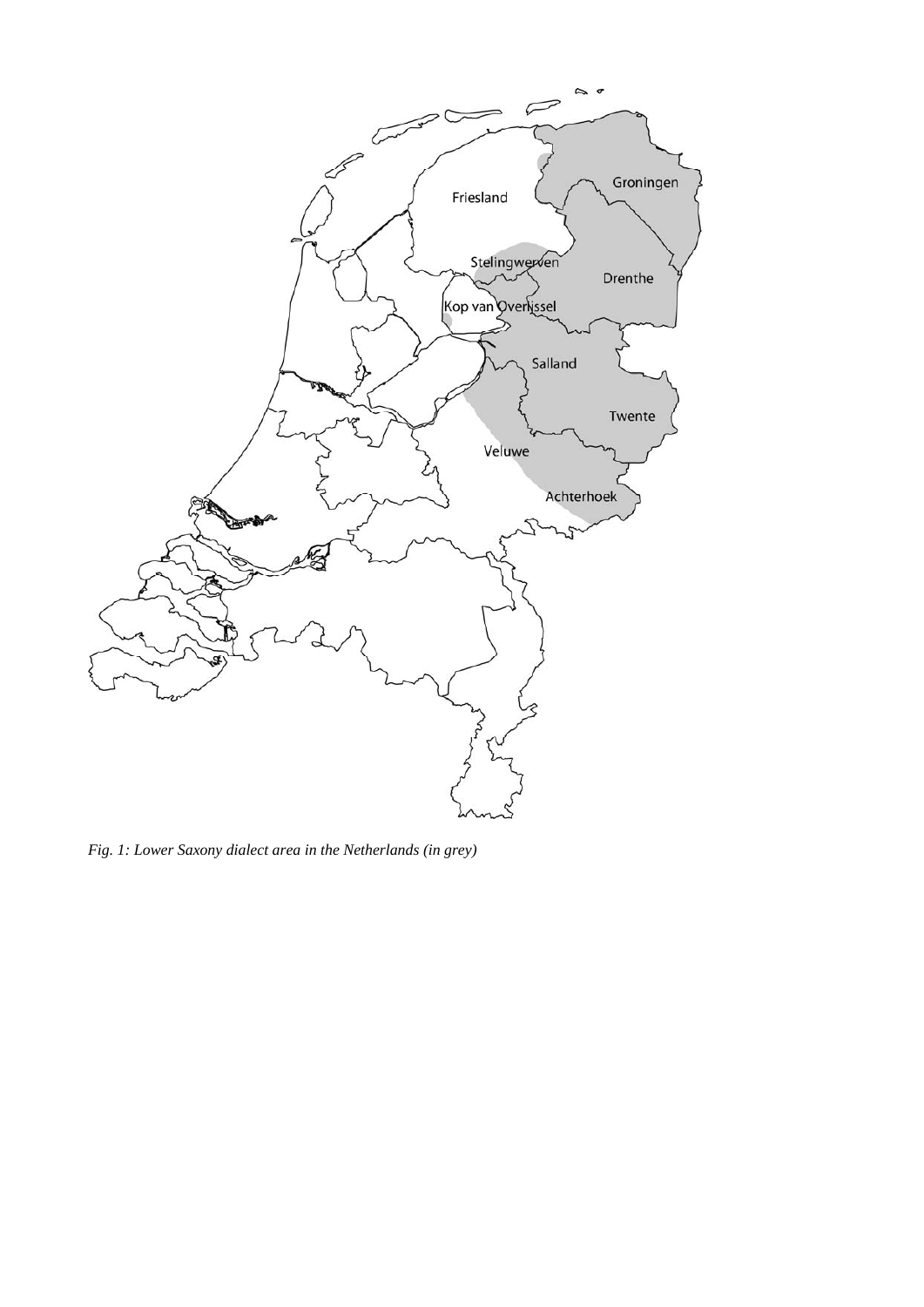| Aduard            | Gasselte          | Nijeholtpade   | Teuge       |
|-------------------|-------------------|----------------|-------------|
| Aalten            | Genemuiden        | Noordwolde     | Tilligte    |
| Almen             | Giethoorn         | Norg           | Tubbergen   |
| Anloo             | Gorssel           | Nunspeet       | Urk         |
| Appingedam        | Grijpskerk        | Oldemarkt      | Usselo      |
| Apeldoorn         | Groenlo           | Oldenzaal      | Vaassen     |
| Balkbrug          | Haaksbergen       | Onstwedde      | Valthermond |
| Barger-Oosterveld | Hardenberg        | Ootmarsum      | Varsseveld  |
| <b>Bathmen</b>    | Hasselt           | Oude Pekela    | Veendam     |
| Bellingwolde      | Hattem            | Raalte         | Vollenhove  |
| Bergentheim       | Havelte           | Rijssen        | Voorst      |
| Blokzijl          | Heerde            | Roderwolde     | Vorden      |
| <b>Borculo</b>    | Heino             | Roodeschool    | Vriezenveen |
| Borne             | Hengelo           | Rossum         | Wagenborgen |
| <b>Bredevoort</b> | Hollandsche Veld  | Roswinkel      | Wapse       |
| <b>Brummen</b>    | Hooghalen         | Rouveen        | Westerbork  |
| <b>Burum</b>      | Hoonhorst         | Ruinen         | Wierden     |
| Coevorden         | IJsselmuiden      | Ruurlo         | Wijhe       |
| Dalfsen           | Kampen            | Scheemda       | Wilp        |
| De Lutte          | Kantens           | Scherpenzeel   | Windesheim  |
| Dedemsvaart       | Koekange          | Schoonebeek    | Winterswijk |
| Delden            | Kuinre            | Schoonoord     | Wolvega     |
| Den Ham           | Laren             | Sellingen      | Zalk        |
| Deventer          | Leermens          | 's Heerenbroek | Zelhem      |
| Diepenveen        | Lemele            | Sint-Annen     | Zieuwent    |
| Doornspijk        | Lichtenvoorde     | Slagharen      | Zoutkamp    |
| Dwingeloo         | Lochem            | Slochteren     | Zuid-Sleen  |
| Eelde             | Marum             | Smilde         | Zutphen     |
| Eenrum            | Meppel            | Stadskanaal    | Zwartsluis  |
| Eexterveen        | Midwolda          | Steenderen     | Zwinderen   |
| Eibergen          | Mussel            | Steenwijk      | Zwolle      |
| Elburg            | Neede             | Stokkum        |             |
| Finsterwolde      | Nieuw-Schoonebeek | Ter Apel       |             |

*Tab. 2: 130 sample sites in the Lower Saxon area.* 

## 4.2 MORPHOLOGICAL DIALECT DISTANCES

To obtain the morphological distance between two dialect varieties, we first calculate the morphological distances between the two varieties for each item separately. Subsequently, for each morphological domain (plurals, diminutives, etc.) we calculate the average morphological feature distance by summing up the morphological item distances and dividing this sum by the number of morphological item distances included. The morphological dialect distance is obtained by averaging the morphological domain distances. Thus all morphological domains have the same importance in determining the dialect distance. We might have proceeded otherwise, e.g. by simply taking the mean of all the individual morphological items, but we chose not to because the sets of dimunitives and plurals were very large (40 items), and would have dominated the unweighted mean, for example in comparison to the perfect prefix, represented by only four words. It may be true that domains represented by a large number of maps in the atlas, are more distinctive aspects of Dutch morphology, i.e. that the variation in these domains is large, while in domains represented by only a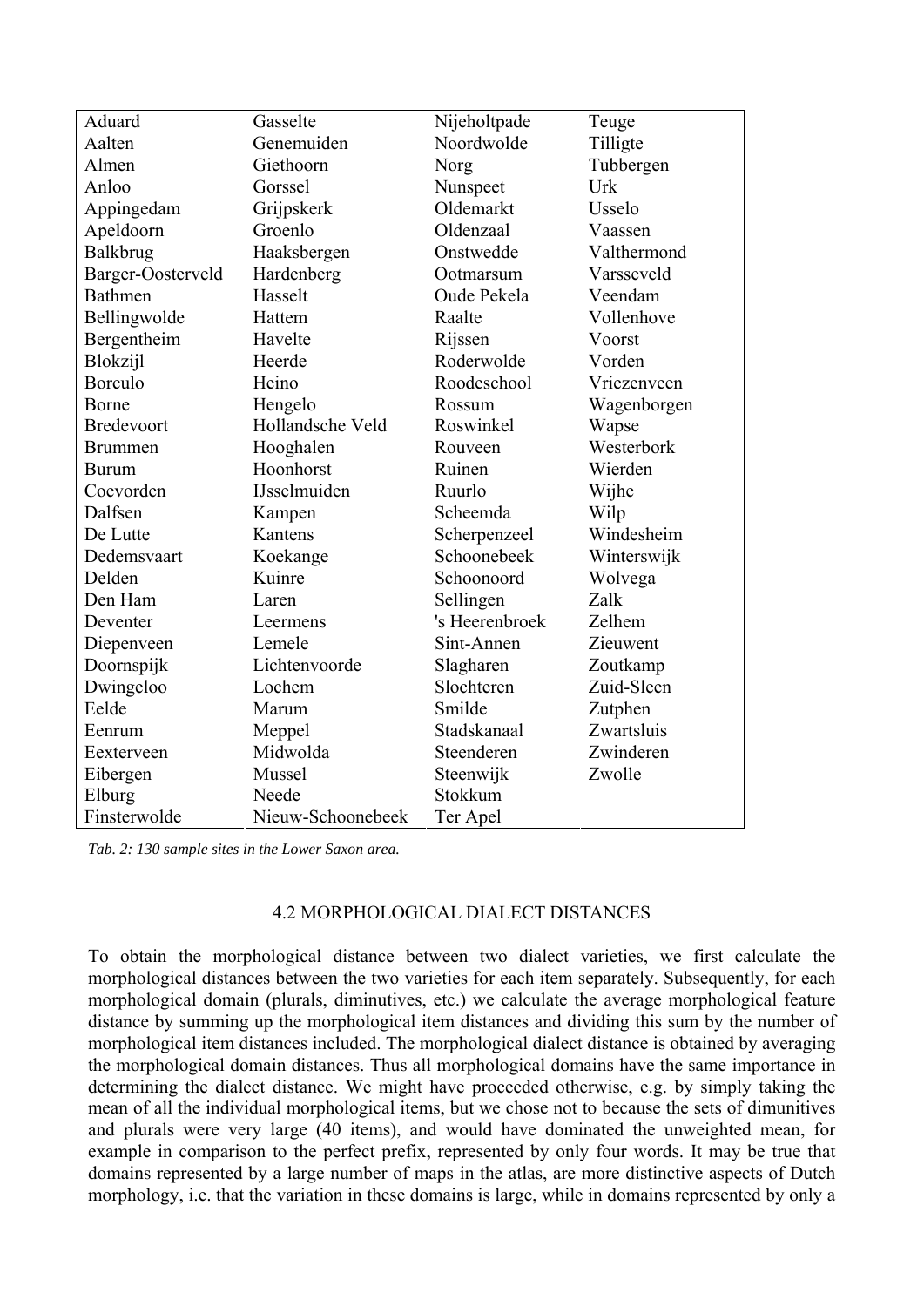few maps in the atlas, the amount of variation is much smaller. But when we take our point of departure in representativeness of the domains in daily spoken dialect conversations, we do not expect that, for example, diminutives will occur 10 times more frequently than present participles. Since we do not have frequency data of the domains in representative speech samples, and since domain frequencies may differ from dialect to dialect, we decided to weight each domain the same.

To measure the consistency of our data, we use Cronbach's  $\alpha$  (Cronbach 1951), which is calculated in the following way. For each morphological item we create a site×site distance matrix. We thus obtain for each morphological domain a number of separate distance matrices, one for each morphological item. In addition we generate one distance matrix for each morphological domain. Cronbach's  $\alpha$  is a function of the number of linguistic variables and the average inter-item correlation among the variables. In our case it is a function of the number of morphological items (or features) and the average inter-item correlation among the item (or domain) distance matrices. Its values range between zero and one, higher values indicating greater consistency.

### 5. RESULTS

In Section 2 we introduced six classes of features which we consider in our analyses. These classes correspond to morphological subdomains such as noun plurals, diminutives, etc. In Section 4 we explained how we calculate the dialect distances per domain and how we combine the domain distances into an aggregate dialect distance. In this section we discuss both the results of each domain separately and the result of the aggregate of the six domains. For all features and the aggregate distances we also obtained the individual morphological item which is most representative, by seeking the single morphological item which most highly correlates with the dialect distances of the domain or aggregate level.

### 5.1 RESULTS PER MORPHOLOGICAL SUBDOMAIN

#### *Plural substantives*

Distances based on variation in plural substantives are shown in Figure 2a (top-left). Dark lines connect varieties which are morphologically strongly related, while lighter lines connect more distant varieties. The absence of visible lines between varieties indicates that these are morphologically very distant. The map shows a continuum, without clear boundaries. The Twente and Achterhoek areas are distinguished because they are quite heterogeneous.

 Cronbach's alpha for the plural substantives was 0.83 indicating a high level of consistency among the 43 items. As a rule of thumb, values higher than 0.7 are considered sufficient to obtain consistent results in social sciences (Nunnally, 1978).

The morphological item *draden* 'threads' correlated highest ( $r = 0.84$ ,  $p < .001$ ) with the aggregate distance of all the items included in the plural substantive domain. That means that this item is most representative of morphological variation in plural substantives. In most varieties in Twente and the Achterhoek the plural is realized by palatalizing the stem vowel. The plural does not get a suffix and the final <d> is deleted.

#### *Diminutives*

The map based on variation in diminutives (Figure 2b; top-center) shows a very sharp division into a northern, a central and a southern group. Both the northern and southern group usually have dimunitives with suffix  $\langle -ke \rangle$  or  $\langle -(t)(s)$  ie  $\rangle$ , but the usual suffix in the central group is  $\langle -i \rangle$ ,  $\langle -chi \rangle$ or  $\le$ -ti $>$ .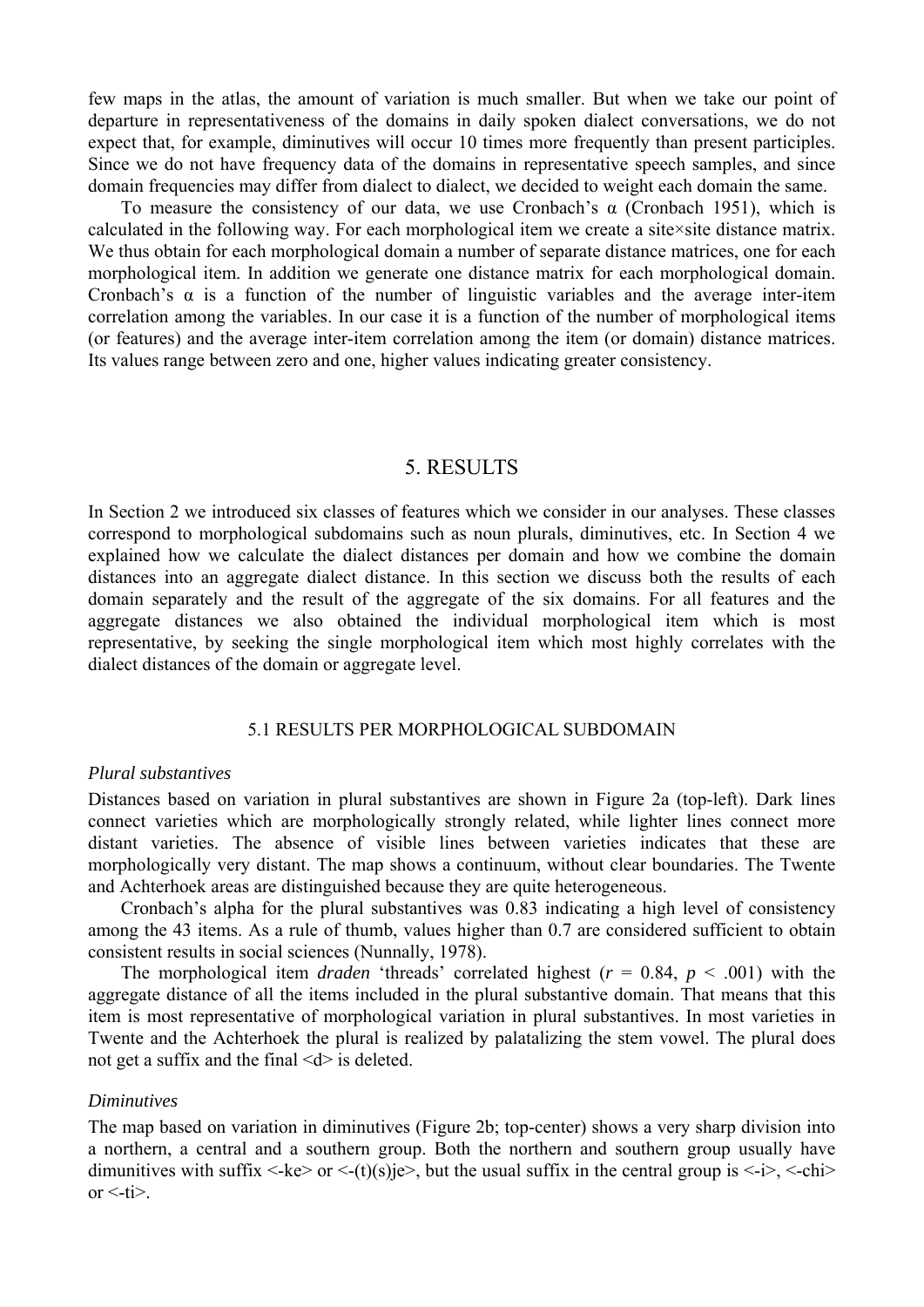Cronbach's alpha for the diminutives was 0.95 indicating a very high level of consistency among the 39 items.

The morphological variation of the word *briefje* 'little note' correlated best ( $r = 0.84$ ,  $p < .001$ ) with the mean distance of all the items in this group. The northern and southern varieties have suffix  $\leq$ -ke $>$ , the central ones have suffix  $\leq$ -i $>$ .

#### *Possessive pronouns*

Figure 2c (top-right) shows that the Groningen varieties are distinguished from the others. In most varieties the possessive pronoun first person plural is *onze* when preceding a male, female or plural noun, just as in Standard Dutch. In the Groningen varieties, however, the usual form is *ons*.

 Cronbach's alpha for the plural substantives was 0.61, indicating a moderate level of consistency among the 11 items. The inter-item correlation is satisfactory, but the number of items is low.

 The variation found in the inflection of the possessive pronoun 1st person singular (predicative) correlated highest with the aggregated distances of this group ( $r = 0.34$ ,  $p < .001$ ), i.e. with the average dialect distances on the basis of all the possessive pronoun items. The dialect speakers translated the sentence *dit was de mijne* 'this was mine', and the map shows the suffixes of *mijn*. The Groningen, Twente and Achterhoek varieties usually have  $mijn + \le m/\text{es}/\text{ent}$  (the three suffixes are considered as one group by the atlas authors), the other varieties have *miin*+ <se/nde > (again both suffixes are in one group).

#### *Verbs present tense and past tense*

The map shown in Figure 2d (bottom-left) suggests three groups: a Groningen group including the northern part of Drenthe, a group comprising the Stellingwerven and the Kop van Overijssel, and a group including the Achterhoek and the southern part of Salland. The distinctions can be illustrated by the verb *leven* 'to live' as follows:

|                    | Present 1st<br>person singular | Past 1st and 3rd<br>person singular | Present 1st, 2nd and<br>3rd person plural |
|--------------------|--------------------------------|-------------------------------------|-------------------------------------------|
| Groningen          | leef                           | leef <u>de</u>                      | leven                                     |
| Stellingwerven and |                                |                                     |                                           |
| Kop van Overijssel | leefe                          | leef <u>de</u>                      | lev <u>en</u>                             |
| Achterhoek         | leefe                          | leefm                               | leq t                                     |

 In some cases the varieties in the Stellingwerven and the Kop van Overijssel follow the Groningen pattern, but in other cases they follow that of the Achterhoek. This means that the varieties appear more or less as a separate group in the map.

 Cronbach's alpha for the verbs present tense and past tense was 0.77 indicating a high level of consistency among the 24 items.

 The morphological item of the presens 1st person plural *wij breken* 'we break' correlated highest ( $r = 0.55$ ,  $p < .001$ ) with the average dialect distances on the basis of the items which represent variation in the inflection of verbs present tense and past tense. The Groningen, Stellingwerven and Kop van Overijssel varieties usually have *wij breekn*, but other varieties have *wij breekt.* 

### *Participial prefix GE*

Figure 2e (bottom-center) shows a very clear distinction between Groningen, the northern part of Drenthe and Twente on the one hand and all of the other varieties on the other hand. Groningen, northern Drenthe and Twente varieties usually have no prefix, for example Dutch *gedanst* is *danst* 'danced'. The other varieties have prefix *e*, for example *edanst.* 

 Cronbach's alpha for the present and past tense verbs was 0.66 indicating a surprisingly high level of consistency considering that there are only 4 items in this subdomain.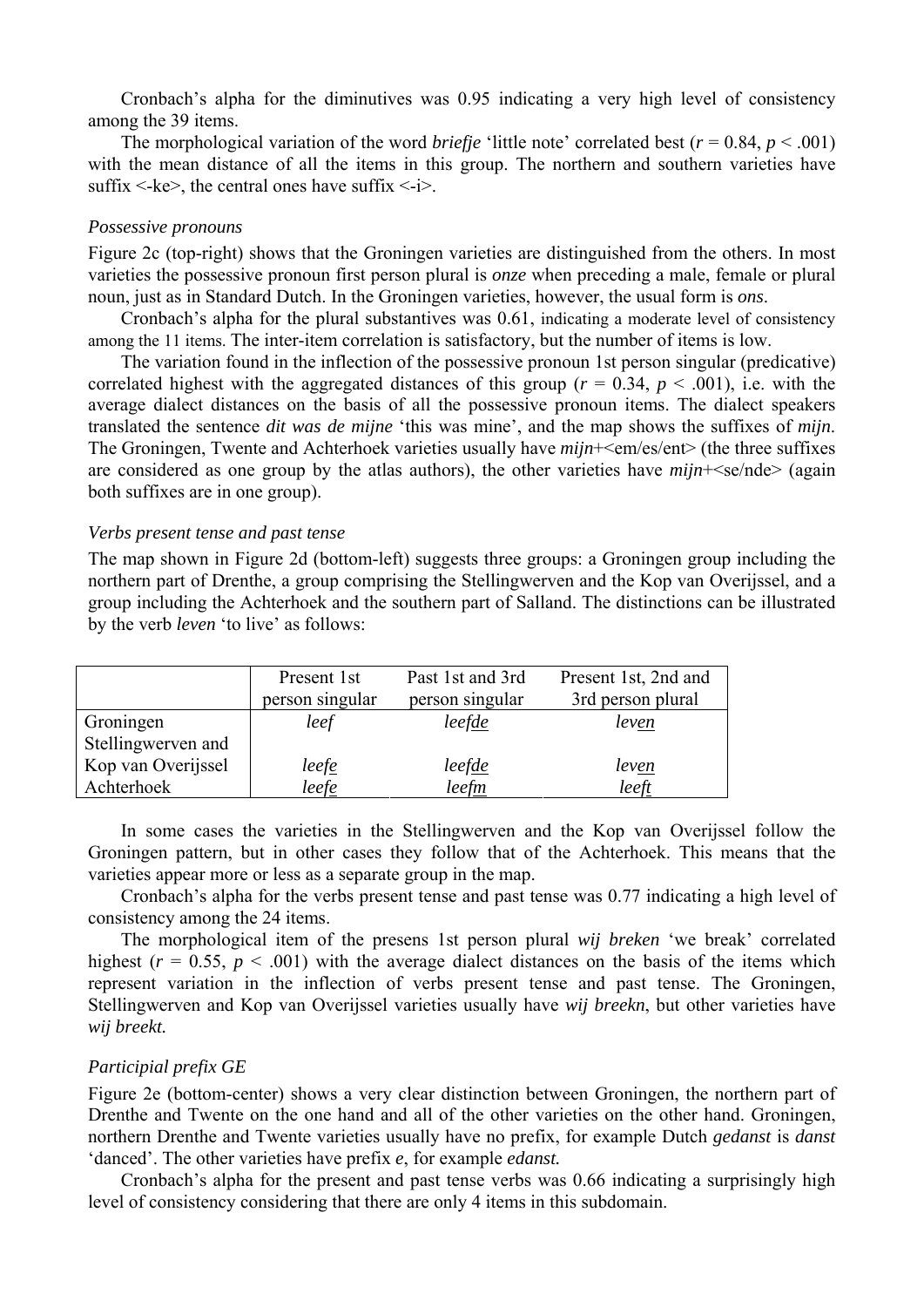The past participle *gegeten* 'eaten' correlated highest ( $r = 0.82$ ,  $p < .001$ ) with the average distances on the basis of the participle prefix GE items. The Groningen and northern Drenthe varieties have *eten*, the Twente varieties *geten*, the Stellingwerven, Kop van Overijssel and southern Drenthe varieties have *e-eten* or *eten*. Most of the other varieties use *egeten*.

### *Verb stem alternations*

The map in Figure 2f (bottom-right) does not show clear groups. The Groningen varieties and the Achterhoek varieties look a bit more homogeneous than the rest.

 Cronbach's alpha for the verbs' present tense and past tense was 0.22 indicating a very low level of consistency among the 16 items, which explains the unclear division.

The morphological variation in the stem of *zoeken* 'seek' correlated highest ( $r = 0.13$ ,  $p < .001$ ) with the average distances on the basis of all of the verb stem alternation items, but this is hardly sufficient to be useful as a diagnostic. The map for this item shows that most Low Saxon varieties have the same verb stems: *zoeken* (infinitive) – *zocht* (past singular) – *gezocht* (past participle).

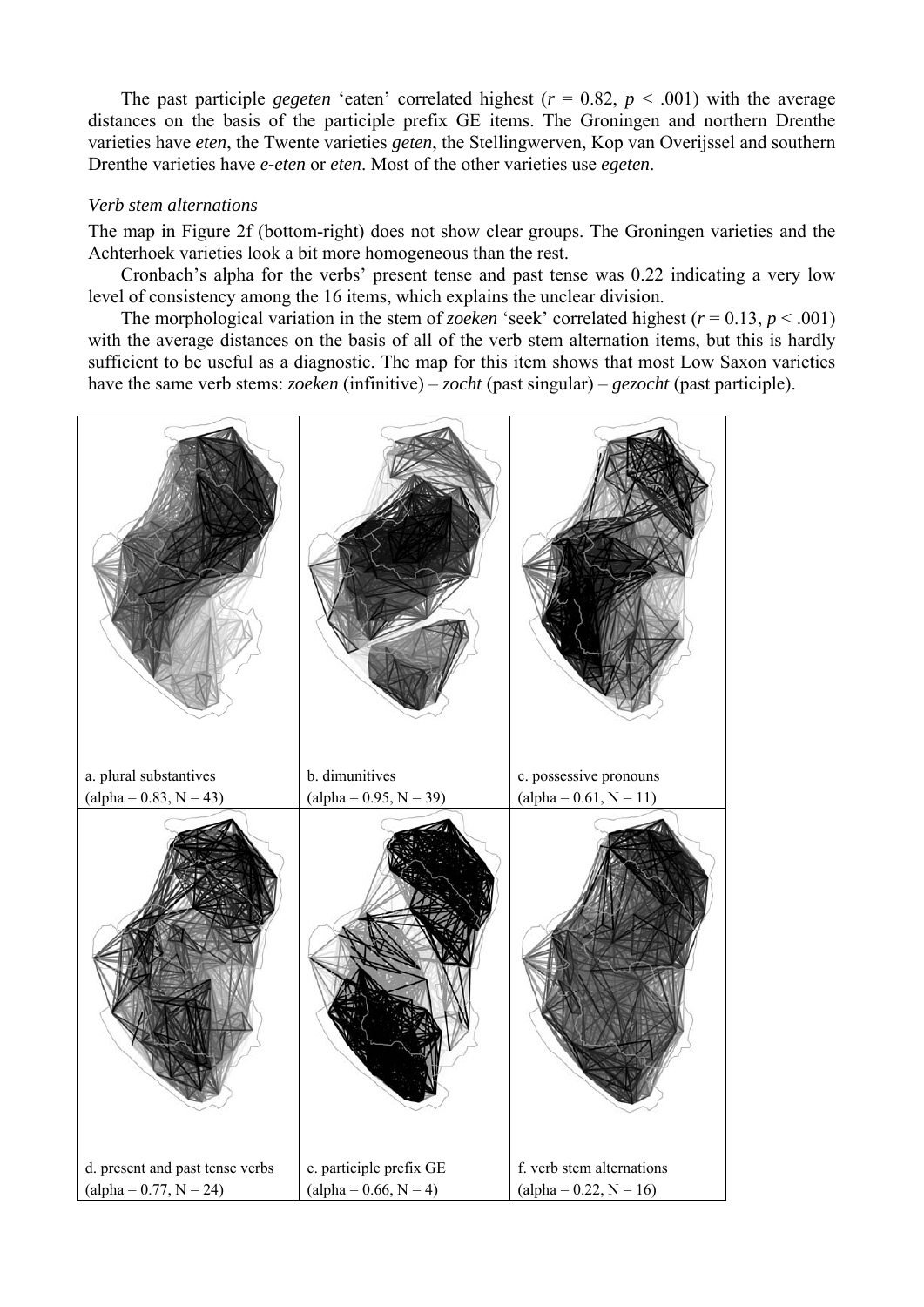*Fig. 2a-f: Average distances among dialect varieties per feature domain. Darker lines indicate closer varieties.*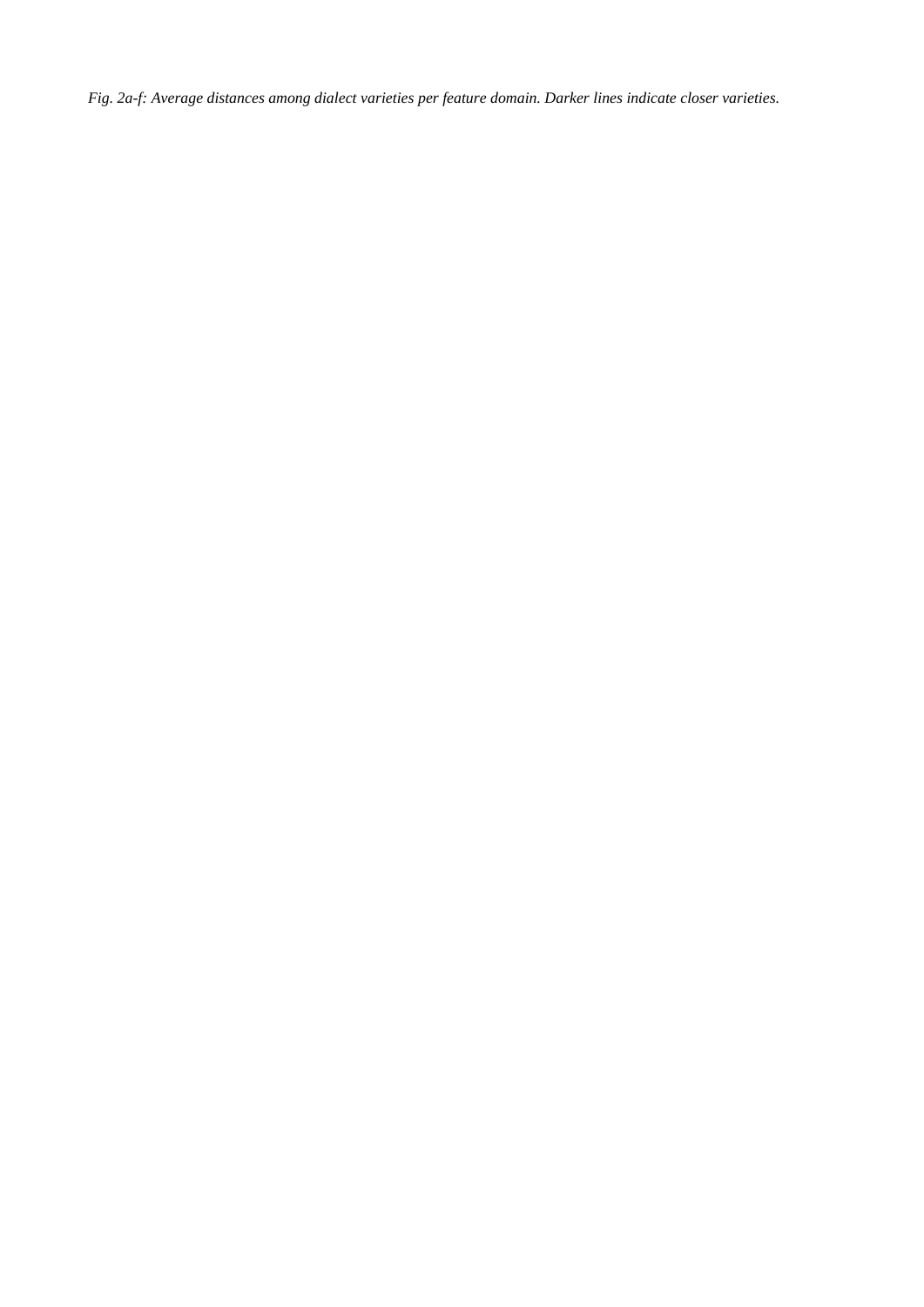### 5.2 AGGREGATE ANALYSIS OF THE FEATURES

For each of the six feature domains we calculated the average distances over the items which were included. The final step we have made here is that we calculated aggregate dialect distances by averaging the six distance matrices corresponding to the six domains. Cronbach's alpha for these distance matrices was 0.52, but this is based on there being only six elements used as inputs to the calculations, a serious underestimation. The aggregate dialect distances are shown in Figure 3a. In the map the Groningen varieties are a group relatively closely connected with the varieties in the northern part of Drenthe. In the southwest there are smaller and less sharply distinguished groups. The Twente area is very heterogeneous.

 As previously indicated, we investigated which individual morphological item described the aggregate dialect distances best, by correlating the distances on the basis of each single morphological item with the aggregate distances. The morphological item *gegeten* 'eaten' (from the morphological feature participle prefix GE) described the aggregate distances best. As described in Section 5.1 this feature suggests a division into five groups: Groningen and northern Drenthe (*eten*), Twente (*geten*), the Stellingwerven, Kop van Overijssel and southern Drenthe (*e-eten* or *eten*) and Salland and Achterhoek (*egeten*).

 By using the Kruskal's multidimensional scaling (MDS; Heeringa 2004: 156–163) as a dimension-reduction technique, varieties can be positioned in a three-dimensional space. The more similar two varieties are, the closer they will be placed together. The location in the threedimensional space (in x-, y- and z-coordinates) can be converted to a distinct color using red, green and blue color components. By assigning each variety its own color in the geographical map, an overview is obtained of the distances between the varieties. Similar varieties have the same color, while the color differs for more distant varieties. The MDS map is shown in Figure 3b.

 Because applying the MDS procedure reduces the number of dimensions in the data (i.e. the dialect distances) to three, it is likely that some detail will be lost. To get an indication of the loss of detail, we calculate how much variance of the original data is explained by the three-dimensional MDS output. This is 96% and we can therefore conclude that our MDS output gives a representative overview of the original morphological dialect distances.

 To help interpret the color maps, we calculated all dialect distances on the basis of the individual morphological items in our GTRP subset. By correlating these distances with every MDS dimension, we were able to identify the morphological items which correlate best with the different MDS dimensions.

The first (red) MDS dimension was best described ( $r = 0.57$ ,  $p < .001$ ) by the alternation of the diminutive *man – mannetje* 'man – little man', which separates Twente and the Achterhoek (*manneke*) from the rest of Lower Saxony (*mannechi*). The second (green) MDS dimension was best described  $(r = 0.57, p < .001)$  by the diminutive *dorpje* 'little village', which separates Groningen, Twente and the Achterhoek (*dorpke*) from the rest of Lower Saxony (*dorpi*). Finally, the third (blue) MDS dimension was best described ( $r = 0.40$ ,  $p < .001$ ) by the plural suffix *bladeren* 'leaves', which mainly showed a lot of distinctions in Twente and the Achterhoek (e.g., *blad*, *bladen*, *bladren*).

 The borders found in Figure 3a are also found in Figure 3b, but the MDS map gives a clearer picture. The map suggests a division into four groups: 1) Groningen, 2) the northern part of Drenthe, 3) Stellingwerven, Kop van Overijssel and Salland, 4) Achterhoek and Twente.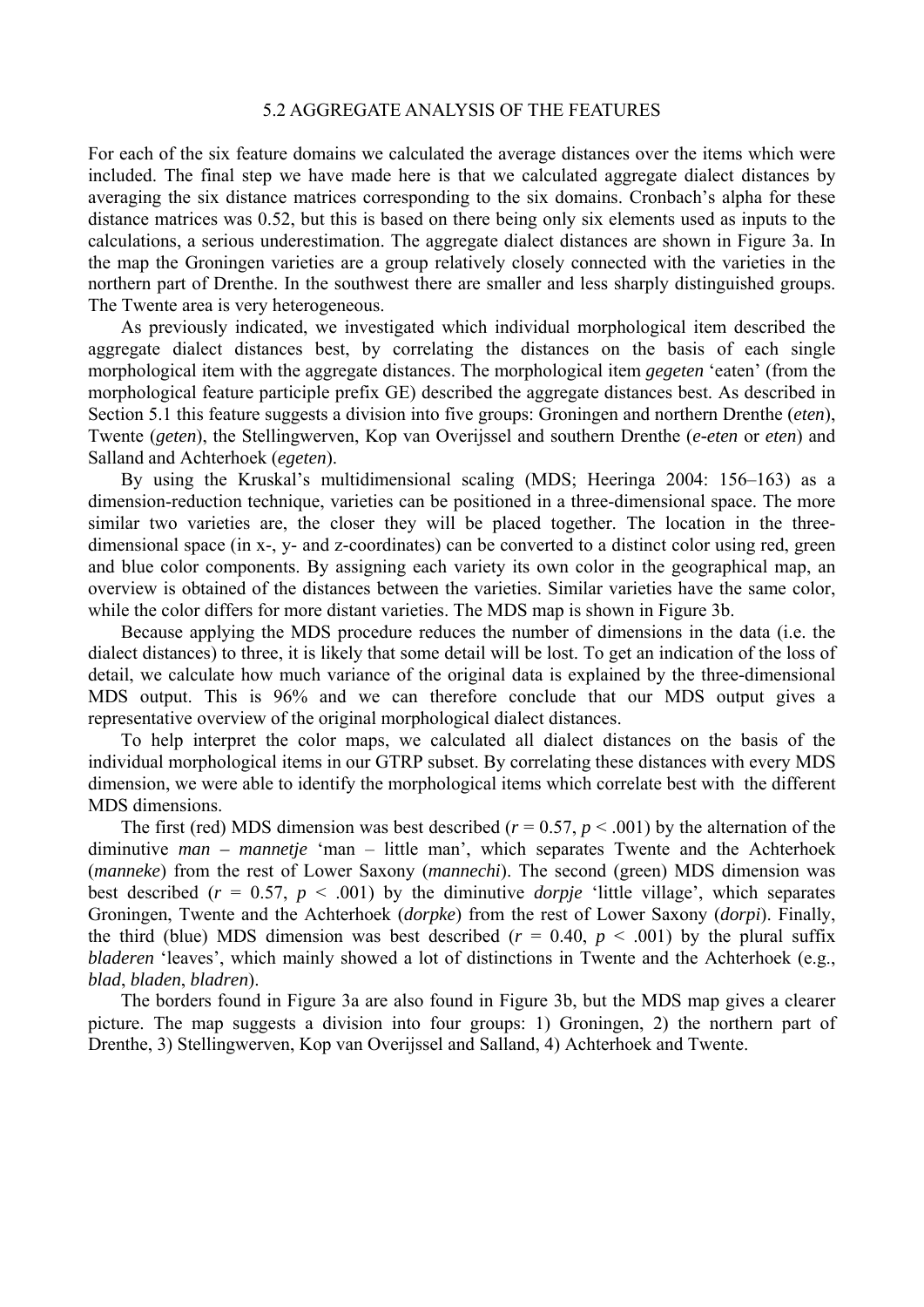

*Fig. 3a (left): Visualized aggregate dialect distances. Darker lines indicate closer varieties Fig. 3b (right): MDS map of morphological dialect distances* 

 It may be interesting to compare our morphological classifcation with the division as suggested by Daan's map (Daan & Blok 1969). Daan's map is the most recent traditional Dutch dialect map and is based on the conscious opinions of the dialect speakers. Strong similarity between our morphological division and Daan's perceptual division would suggest that morphological distinctions play an important role in the perception of the dialect speakers. In Daan's map, the Low Saxon area is divided in 9 areas:

- A. Dialect of Kollumerland, which is the area in Groningen close to the western province border;
- B. Dialect of Groningen and northern Drenthe, which comprises the province of Groningen and a small northern part of the province of Drenthe;
- C. Dialect of the Stellingwerf region, which is the area around the northwestern border of the province of Drenthe;
- D. Dialect of central Drenthe, a small area a bit to the north of the center of Drenthe;
- E. Dialect of southern Drenthe, which is indeed the southern part of Drenthe;
- F. Dialect of Gelderland and western Overijssel, which is the western part of Overijssel and the eastern part of Gelderland;
- G. Dialect of Twente;
- H. Dialect of western Twente and eastern Graafschap, which is a transition zone between the Twente area and the dialect of Gelderland and western Overijssel.

 Our morphological division does not agree completely with the division as suggested by Daan's map. Our group 1 comprises groups A and B in Daan's map, but the northern part of Drenthe is not included. The northern part of Drenthe together with group D and E constitute our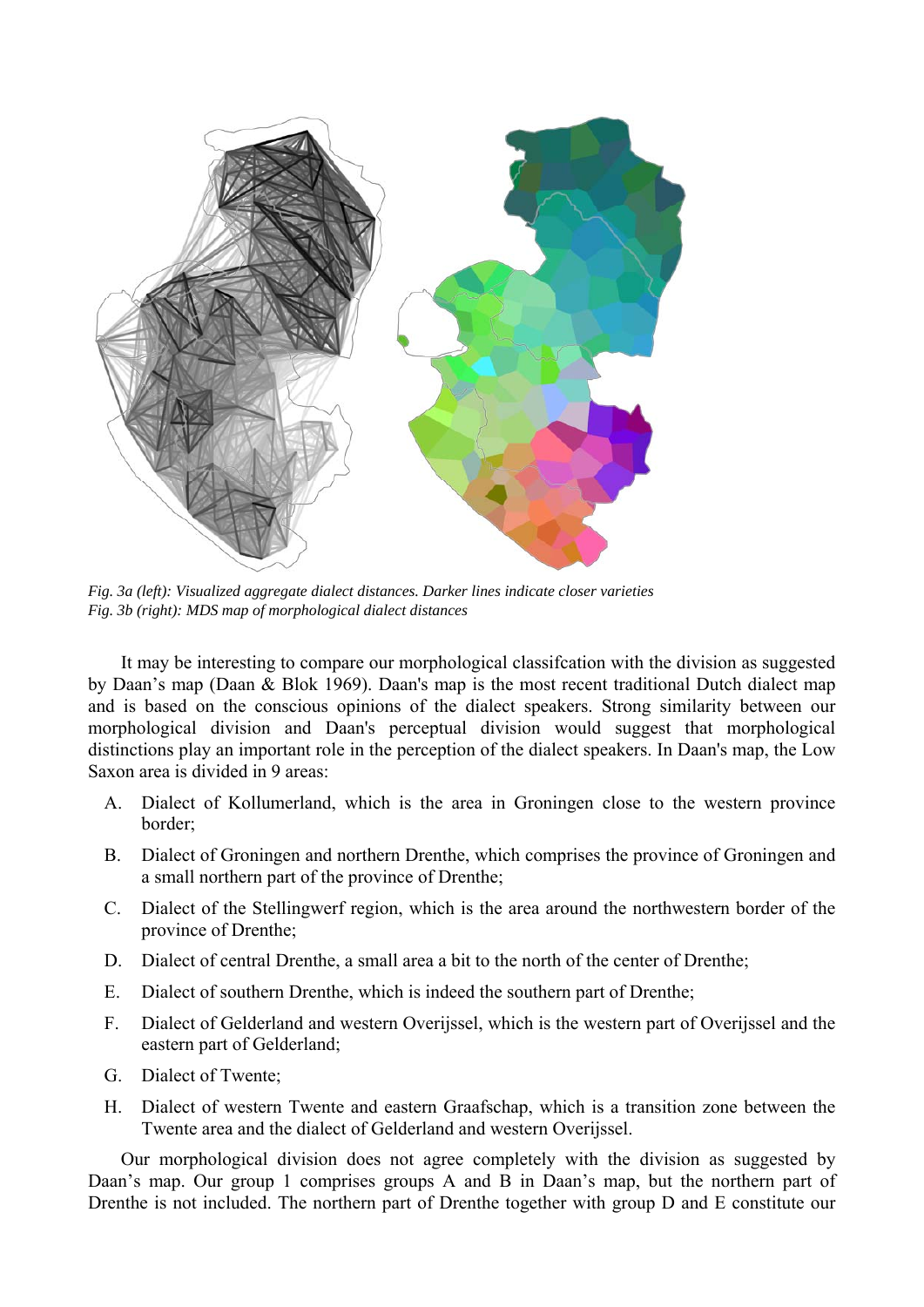group 2. Our group 3 comprises group C, the western part of group E and group F of Daan's map. The groups G and H form our group 4. The border between our group 3 and 4 is actually the only border which is the same in both our map and Daan's map.

 Besides border differences, it is striking that the number of groups in Daan's map is much larger than in our map. This suggests that morphological variation does not play a dominant role in the consciousness of the dialect speakers. But we should also take into account that Daan's map is based on results of a survey which was held in 1939, while the atlas material was collected in the period 1979-1995. The tendency that local dialect areas are fusing into larger regional groups is extensively described by Hoppenbrouwers (1990).

### 5.3 CORRELATIONS BETWEEN SUBDOMAINS

The line maps in Section 5.1 show different variation patterns, and each of the subdomain maps differs from the line map in Section 5.2 which is obtained on the basis of the aggregate distances. In this section we correlate the six subdomain distance matrices with each other and with the aggregate distance matrix. The results are presented in Table 3.

 In general the correlations are low. The highest correlations are found between plural substantives and diminutives (0.49), followed by plural substantives and possessive pronouns (0.31). But the low correlations suggest that morphological features vary relatively independently of each other.

 Higher correlations are found in the last column, which shows the correlations of the subdomain distances with the aggregated distances. A very low correlation is found for the verb stem alternations.

|                   | Dimin. | Poss. | Verbs pres. | Participle | Verb      | Aggreg. |
|-------------------|--------|-------|-------------|------------|-----------|---------|
|                   |        | Pron. | tense and   | prefix GE  | stem alt. |         |
|                   |        |       | past tense  |            |           |         |
| Plural            | 0.49   | 0.31  | 0.22        | 0.10       | 0.15      | 0.60    |
| substantives      |        |       |             |            |           |         |
| Dimunitives       |        | 0.21  | 0.14        | 0.09       | 0.07      | 0.63    |
| Possessive        |        |       | 0.12        | 0.25       | 0.04      | 0.58    |
| pronouns          |        |       |             |            |           |         |
| Verbs present     |        |       |             | 0.27       | 0.07      | 0.52    |
| tense and past    |        |       |             |            |           |         |
| tense             |        |       |             |            |           |         |
| Participle prefix |        |       |             |            | 0.07      | 0.68    |
| <b>GE</b>         |        |       |             |            |           |         |
| Verb stem         |        |       |             |            |           | 0.21    |
| alternations      |        |       |             |            |           |         |

*Tab. 3: Correlations among the six feature class distance matrices and the aggregate distance matrix.* 

## 6. DISCUSSION

This is the first dialectometric study focusing on morphology only. The application of dialectometric techniques to morphology has been relatively straightforward, so it is fair to say that the difficulty was the relative lack of systematic data collections concerning morphological variation.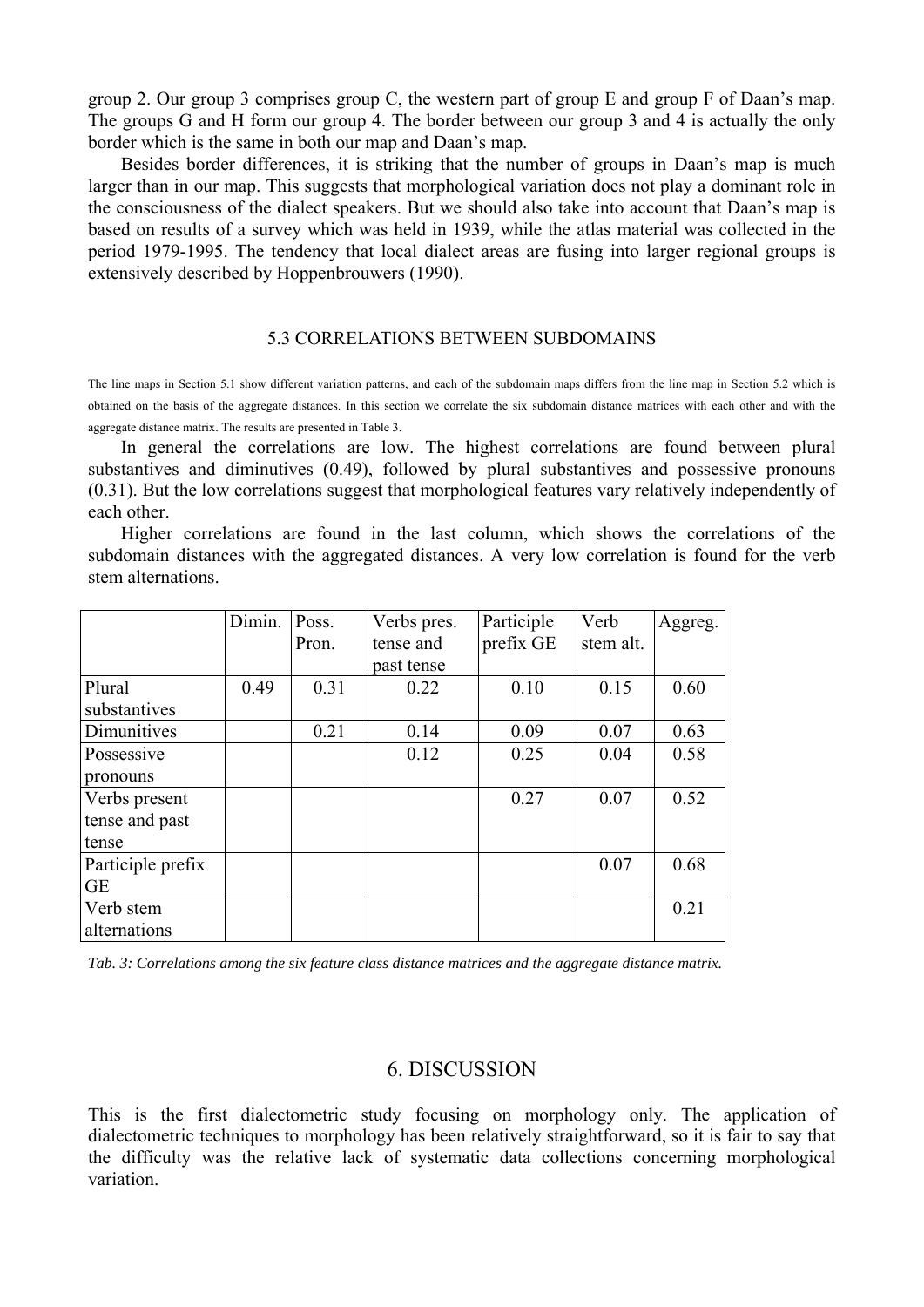The results of our morphological analysis strongly differ from the division of the Low Saxon area suggested in Daan's map (Daan & Blok 1969). This might give the impression that morphology does not play an important role in the consciousness of the (Low Saxon) dialect speakers, but we should also keep in mind the restrictions on the data we used, especially with respect to representativity, which depends on the choice and the weighting of the subdomains. Furthermore, Daan's map is based on data from 1939 while the atlas data was collected in the period 1979-1995.

 An unexpected difficulty in applying the quantitative techniques to the GTRP data has been the relatively imbalanced selection of material, with forty items representing variation in diminutives and noun plurals, but only four illustrating the variation in the realization of the perfect participle. This meant that we obtained objectionably low levels of consistency (Cronbach's alpha) for the underrepresented subdomains, and it meant that we needed to weight the aggregate morphological distance so as not to emphasize the variation in diminutives and plurals. We used a simple weighting scheme, but naturally, the use of any weighting scheme leads to the question of what one would obtain with alternatives. This difficulty suggests that future collections of morphological variation ought to be designed with representativity in mind.

 An obvious next step in examining morphological variation in Dutch will be to examine the entire MAND, including all the Dutch and Flemish sites. A further step will be to examine the degree to which morphological variation signals geographic provenance and to compare it to phonological, lexical and syntactic variation. We expect that structural levels will correlate with each other more than they correlate individually with lexical variation (Spruit et al. 2009), but the experiment ought to be conducted to know for certain.

#### REFERENCES

E. BLANCQUAERT AND W. PEÉ, editors (1925–1982). *Reeks Nederlands(ch)e Dialectatlassen*. De Sikkel, Antwerpen

L. CAMPBELL (2003). How to show languages are related. In: B. Joseph and R. Janda (eds.), *Handbook of Historical Linguistics*. Blackwell: Oxford. 262-282.

L. CRONBACH (1951). Coefficient alpha and the Internal Structure of Tests. *Psychometrika*, 16, 297–334.

J. DAAN AND D.P. BLOK (1969). *Van randstad tot landrand. Toelichting bij de kaart: dialecten en naamkunde. Bijdragen en mededelingen der Dialectencommissie van de Koninklijke Nederlandse Akademie van Wetenschappen te Amsterdam 37*, Amsterdam, N.V. Noord-Hollandsche uitgevers maatschappij.

T. GOEMAN (2006). De Morfologische atlas van de Nederlandse dialecten (MAND); Zero en bewaard gebleven morfologische informatie. *Taal en Tongval* Themanummer 18 *Drie nieuwe atlassen van de Nederlandse dialecten* ed. by S. Barbiers & J. Taeldeman.

T. GOEMAN, M. VAN OOSTENDORP, P. VAN REENEN, O. KOORNWINDER, B. VAN DEN BERG AND A. VAN REENEN (2009). *Morphological Atlas of Dutch Dialects; Volume II.* Amsterdam: Amsterdam University Press.

T. GOEMAN AND J. TAELDEMAN (1996). Fonologie en morfologie van de Nederlandse dialecten. Een nieuwe materiaalverzameling en twee nieuwe atlasprojecten. *Taal en Tongval*, 48:38–59.

W. HEERINGA (2004). *Measuring Dialect Pronunciation Differences using Levenshtein Distance*. Doctoral dissertation. University of Groningen.

C. HOPPENBROUWERS (1990). Het regiolect; van dialect tot Algemeen Nederlands. Muiderberg: Coutinho.